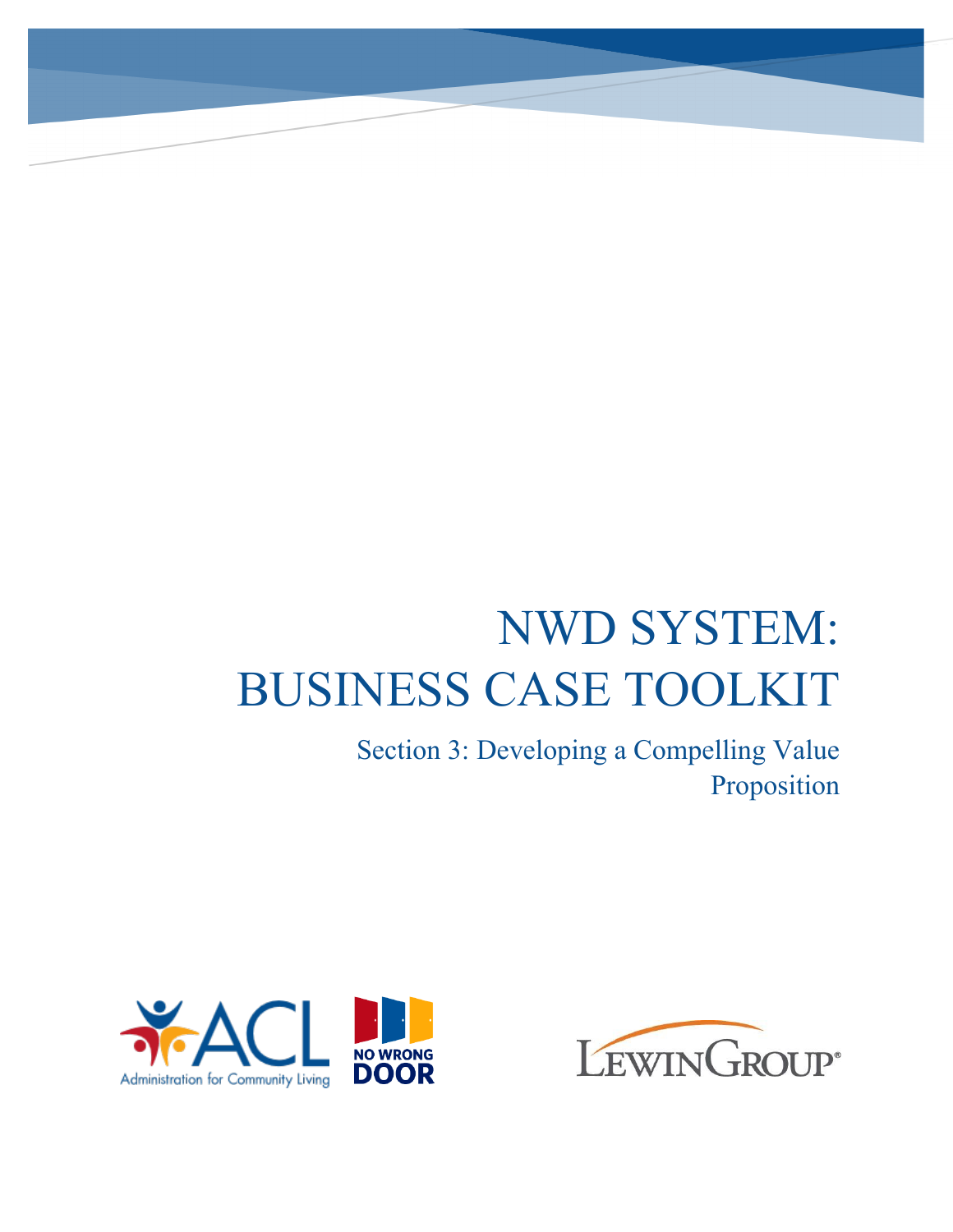# **Table of Contents**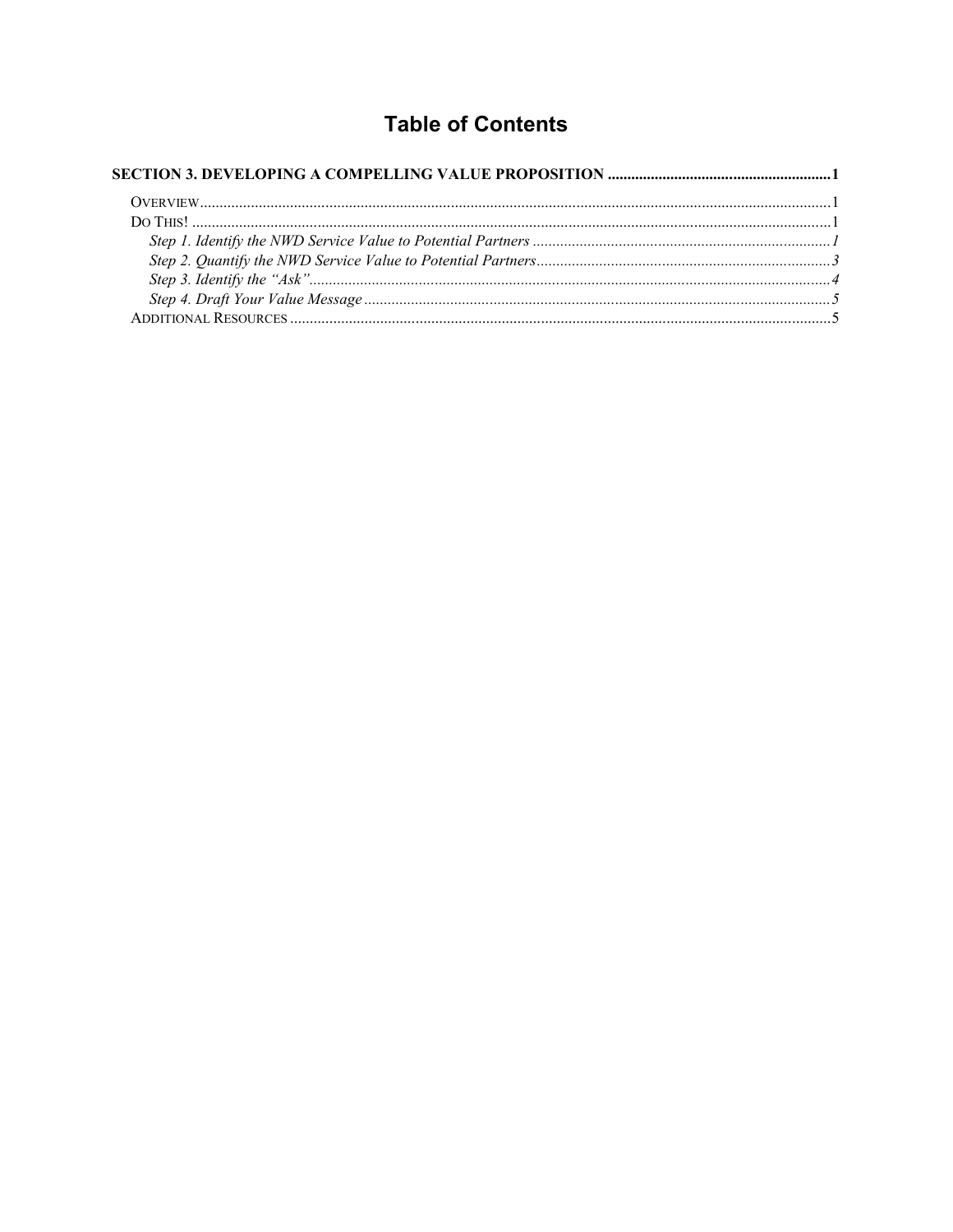## <span id="page-2-0"></span>**Section 3. Developing a Compelling Value Proposition**

## <span id="page-2-1"></span>**Overview**



Developing a compelling value proposition is instrumental in engaging a potential partner. A compelling case is one that demonstrates an ROI, such as improvement in operational, clinical, and or financial performance. The following sections provide guidance and tools for developing a compelling value proposition.

### **Snapshot from the 2019 NWD Grantee Business Case Collaborative:**

### **Drafting a Value Message**

New Hampshire's pitch, directed towards the NH Department of Health and Human Services Commissioner, used data to highlight the state's needs and point to the NWD System as the solution:

*"Currently in NH, one third of our population is aged 65 or older, and NH is the second fastest aging state in the nation. We see a growing trend in the need for LTSS for our population.* 

*"We have a strong foundation here already through NHCarePath The core of NHCarePath is our Aging and Disability Resource Centers, ServiceLink, which services all populations and payers and is the entry point of our NWD System. ServiceLink was recently ranked by AARP as the second strongest aging and disability resource network in the country. However, we are ranked as the 50th state in the country in Medicaid spending for LTSS; 86% of our Medicaid LTSS spending is on institutional care, and only 14% is on Home and Community Based Services.* 

*"NH CarePath needs more resources to support people who live in their homes and reduce expensive Medicaid dollars being spent on unwanted and unneeded institutional care."*

## <span id="page-2-2"></span>**Do This!**

## <span id="page-2-3"></span>*Step 1. Identify the NWD Service Value to Potential Partners*



In Section 2, you were encouraged to complete an environmental scan of your marketplace and potential partners within your local, state, and federal networks. The goal of the environmental scan was to identify potential partners – both those previously on your team's radar and those you had yet to identify. In particular, the **External Assessment and Opportunity Assessment** began to help you to

identify partner "pain points" and marketplace trends (past, present, and future) that could inform your engagement approach. Understanding your potential partners' pain points can help your team identify the specific services to offer, as well as the best messaging for communicating the services' value.

Below are some questions to consider when developing your **"Value Add" message**. A "Value Add" message, or "value proposition" should demonstrate how your state's NWD System can help generate positive outcomes important to your target audience and relieve their pain points.

- What are your potential partner's areas of strength?
- In what areas is the partner in need of improvement?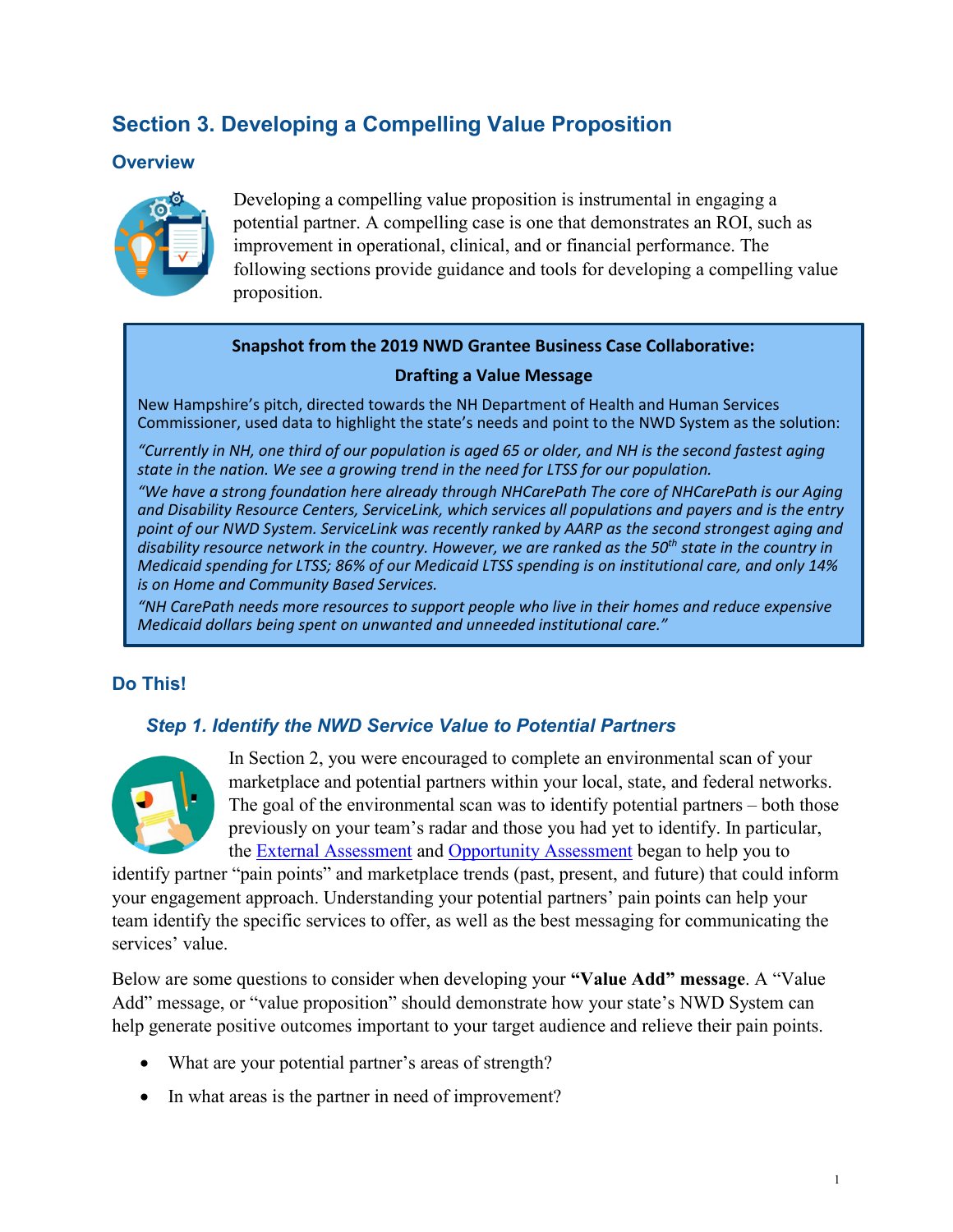- o How are they currently addressing their challenges?
- o How is what you offer different than what they already have or can get from somewhere else?
- What is the solution to the partner's problem?
	- o How does the NWD System or proposed intervention positively impact the pain point?
- What are the partner's primary goals?
	- o How does what you offer align with what they the partner wants or needs to address?
	- o What are they likely to think about your solution?
- What measurements does the partner need or want to track?
	- o How could you convince the partner that your program would improve the applicable measures, either through data or participant feedback?
	- o If you don't have the data you need, what are some potential ways you could obtain it?

Your "Value Add" message will vary based on which potential partner you are targeting as your audience. For example, if the NWD System needs to strengthen the support of the state Medicaid agency, the "value add" may include increasing early, streamlined access to Medicaid HCBS to prevent costly institutional care. As illustrated in **Exhibit 2**, the key points in a "Value Add" message for hospital care transitions services differ depending on whether the audience is an individual, a hospital, or a state legislator. Differences will also appear when crafting "Value Add" messages for various entities of the same type (e.g., different hospitals within the state or legislators with different priorities). It is important to tailor your message to each audience's specific needs and priorities.

| <b>Value Add for an Individual</b>                                                                                                                                                                                                                        | <b>Value Add for a Hospital</b>                                                                                                                                                                    | <b>Value Add for a State Legislator</b>                                                                                                                |
|-----------------------------------------------------------------------------------------------------------------------------------------------------------------------------------------------------------------------------------------------------------|----------------------------------------------------------------------------------------------------------------------------------------------------------------------------------------------------|--------------------------------------------------------------------------------------------------------------------------------------------------------|
| • Supports person's preferences<br>and individual goals<br>■ Fosters coordinated care<br>■ Provides connections to<br>appropriate services and<br>supports following a hospital<br>stav<br>Prevents avoidable hospital<br>readmissions<br>■ Reduces costs | Improves quality scores and<br>patient satisfaction<br>Reduces readmission<br>penalties<br>Reduces avoidable post-<br>discharge emergency<br>department use<br>Reduces burden on hospital<br>staff | Meets the long term services<br>and supports needs of<br>constituents<br>Reduces health and social<br>service costs supported<br>through state revenue |

#### **Exhibit 2: Examples of Value Propositions for Different Audiences for Hospital Care Transitions**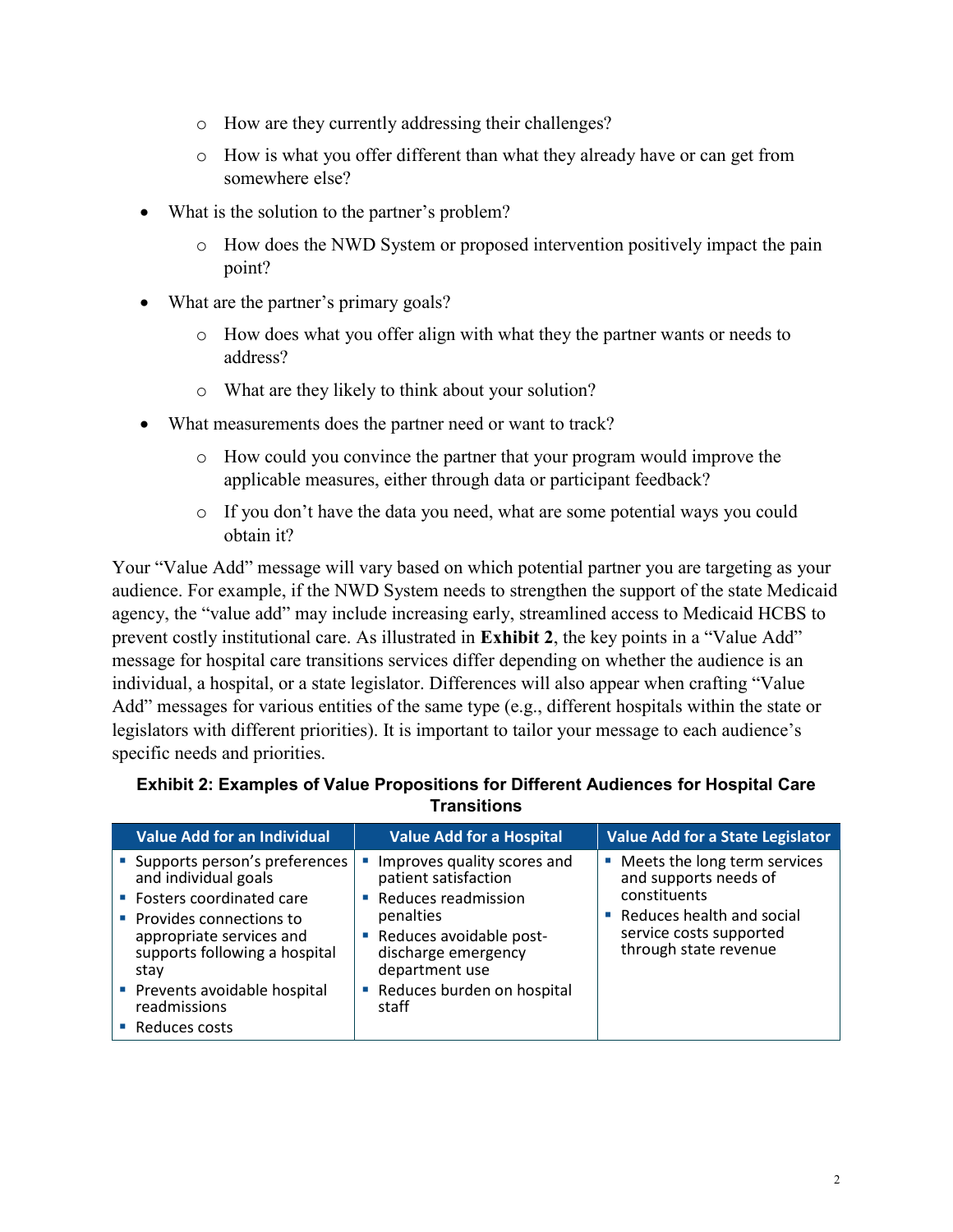Use the Value Add Template located in  $\Delta$ ppendix I to organize information needed to clarify your "Value Add" message and determine how your value proposition varies by partner and leads to unique communications and messaging.

## *Step 2. Quantify the NWD Service Value to Potential Partners*

<span id="page-4-0"></span>Combining data and results into your "Value Add" message will help communicate the magnitude of the problem as well as your proposed intervention's potential impact. Ideally, you will share either your own program data for a similar intervention or partnership, or another program's data for a similar population as the one your intervention targets. If you share data for a non-similar population, it is okay to acknowledge this limitation and describe how you will adapt current processes to achieve similar results with a different population. For example, many states have built strong NWD System partnerships between the state Medicaid agency and aging and disability agencies by demonstrating and quantifying how local aging and disability organizations can streamline access to the Medicaid program via outreach, education, and application assistance.



**Exhibit 3. Demonstrating Value Add of Your Services**

When collecting data, you should pull from multiple sources. The following data sources may serve as a starting point to identify data necessary to support your data collection and value proposition development efforts:

- Internal program data
	- o Consider your audience when presenting various types of data. For example, state legislators may be specifically interested in regional- or local-level data.
- Personal stories (participant, provider, family member, similar partner, etc.)
- Other publicly available data
- NWD System reference documents (See Appendix Q):
	- o State Evaluations, Reports, and Websites
	- o Program Specific Reports and Papers
	- o Problem Statement Information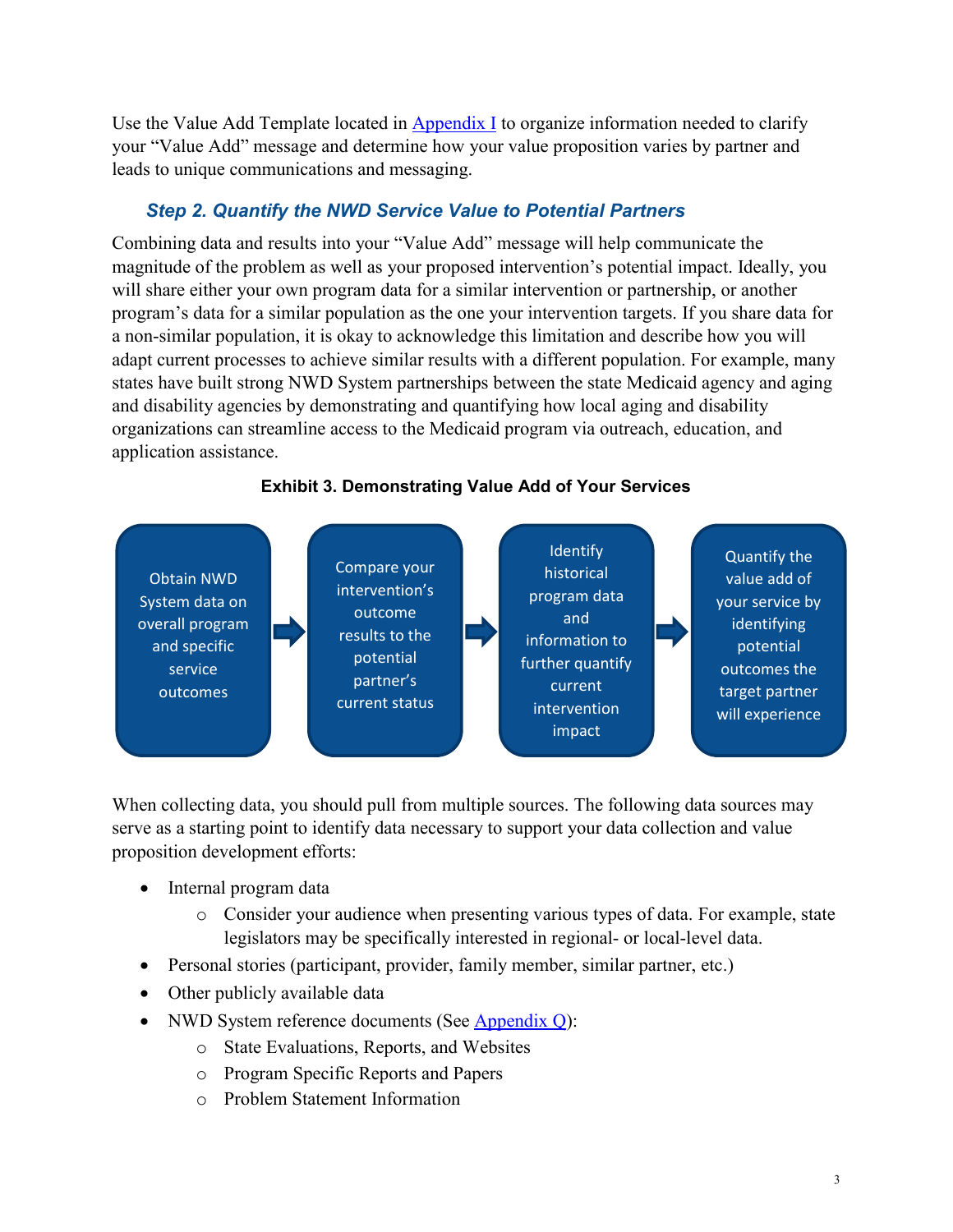- o Personal Stories
- o National Resources, Reports, and Evaluations
- o Data Information
- · Hospital-specific data measures to identify strengths/weaknesses
	- o [HEDIS Measures](https://www.ncqa.org/hedis/)
	- o [ACO Quality Measures](http://healthmonix.com/aco-quality-measures/)

The table in  $\Delta$ ppendix  $\overline{L}$  can help you identify and organize compelling data elements.

## <span id="page-5-0"></span>*Step 3. Identify the "Ask"*

Your "Ask" is the mutually beneficial arrangement you are proposing. As you build your business acumen, it will be easier to reach out and engage potential partners. Not only will you have more comfort in communicating about your program but you will also have greater understanding of the role your partner will play within the larger business plan (discussed more fully in Section 8). During your environmental scan process, you hopefully gained sufficient insight into your potential partners' work to develop a clear and informed "Ask." The "Ask" must be informed by data and reiterate the value add of your partnership. When possible, the "Ask" should be quantifiable (e.g., how many referrals are you requesting? How much additional funding per year?). For example, if your NWD System wants to grow its Medicaid investment, the initial "Ask" may include a meeting to discuss establishing a Medicaid administrative claiming structure for NWD System partners. $<sup>1</sup>$  $<sup>1</sup>$  $<sup>1</sup>$ </sup>

 $\overline{a}$ 

### **Snapshot from the 2019 NWD Grantee Business Case Collaborative:**

#### **Using Data to Highlight Pain Points**

During the Business Case Collaborative, all ten grantees identified **"wow" factors\*** from sources such as program data, consumer satisfaction surveys, personal stories, and national data. During this exercise, Washington highlighted pain points using national data and pointed toward the NWD System Care Transitions intervention as a solution:

*"In 2013, the national average cost of a hospital readmission for those age 65 and older was \$13,800, 5.3% higher than the cost of the initial hospital visit. Total annual costs for hospital readmissions in 2011 totaled \$41.3 billion, and Medicare costs alone totaled \$24 billion. Our Bridge Care Transitions Service is a person-centered intervention that can support and assist transitional care needs for people over 60 years old who are discharging from the hospital. As a result, this service decreases the likelihood of individuals' costly hospital readmissions."*

**\***A **"wow" factor** is a compelling data point or personal story that clearly shows the impact of your services and propels your audience towards partnership.

<span id="page-5-1"></span><sup>&</sup>lt;sup>1</sup> See the ACL website for additional information and tools:<https://nwd.acl.gov/sustaining-a-nwd-system.html>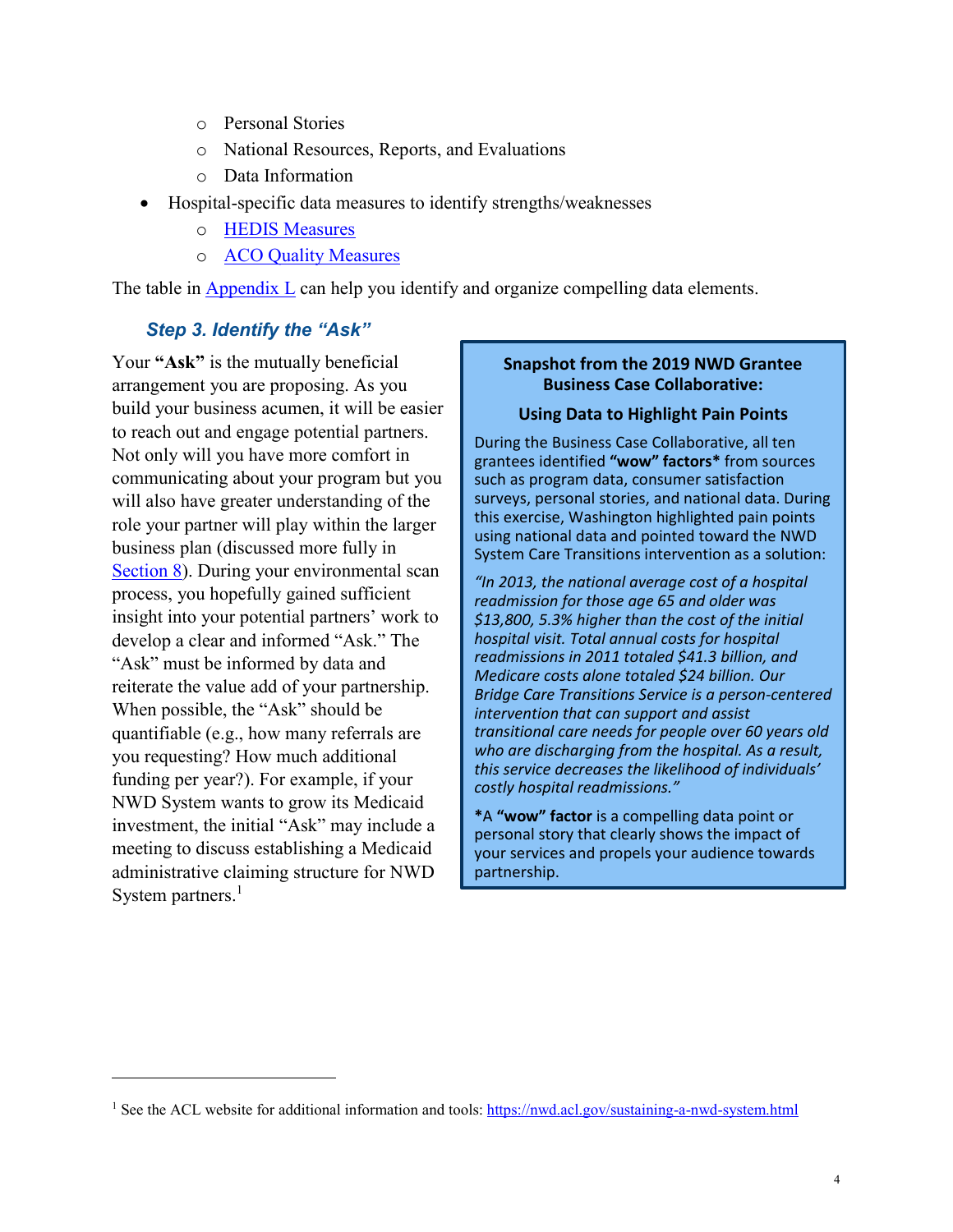## **Snapshot from the 2019 NWD Grantee Business Case Collaborative:**

#### **Creating a Strong "Ask"**

Oregon's state representative noted, *"As we participated in the Collaborative process to develop our value proposition statement, we realized that although we had successfully demonstrated the*  value of our services as a selling point for our infographic, we hadn't identified an "Ask" as part of *our messaging. So, we added in some key data points and created additional messaging to show that while we're providing a valuable service, the demand for our service is increasing due to the rapid growth of our aging population. In order to keep up with demand it is critical that our funding level also increase."*

Wisconsin's pitch ended with a similar request, driving home the "Ask" with the following statement: *"Since 2016, ADRCs have experienced a 22% increase in customers and no longer have the capacity to meet the increasing demand. The investment needed to expand and enhance ADRC services will save money in the future while making Wisconsin a place where older adults and adults with disabilities can thrive."* 

Connecticut took a different yet equally compelling approach – beginning the pitch with the "Ask": *"We are here today to ask the VA to expand the Veteran Directed Care program so that Veterans seeking services through community-based services will have the option of self-directing their care through this program. This expansion will ensure our increasing older adult Veteran population in Connecticut will have access to both cost-effective and Veteran-focused care."* This set the tone for the entire pitch and helped the audience focus on the request as Connecticut provided additional data and detail to support the "Ask".

## *Step 4. Draft Your Value Message*

<span id="page-6-0"></span>Finally, draft a value message that incorporates the information you identified and decisions you made in Steps 1, 2, and 3 – a concise statement of your "Value Add", supported by compelling quantitative and/or qualitative data, and a clear "Ask". You may choose to start with a simple elevator pitch. After you create a clear elevator pitch, you can construct messaging tools, such as infographics or pitch decks that expand on what you offer to address the partner's pain points. Use the strategies shared in Section 6 to create a message compelling for your target partner. Examples of marketing tools developed through the Business Case Collaborative are included in Appendix P.

Appendix J provides several templates for constructing elevator pitches, while Appendix K guides you to further expand on your pitch.

## <span id="page-6-1"></span>**Additional Resources**



§ [Managed and Integrated Care Bootcamp: Packaging Your Services: Telling](https://www.aginganddisabilitybusinessinstitute.org/resources/managed-integrated-care-bootcamp-packaging-services-telling-value-story/)  [Your Value Story](https://www.aginganddisabilitybusinessinstitute.org/resources/managed-integrated-care-bootcamp-packaging-services-telling-value-story/): This interactive session helps organizations develop their story and package their "products" to help them get noticed by healthcare payers and share the value of addressing patients' social service needs.

■ [Expert Insight: Defining Your Value Proposition](https://www.aginganddisabilitybusinessinstitute.org/resources/expert-insight-defining-value-proposition/): In this video, the Chief Strategy Officer at the Elder Services of the Merrimack Valley shares best practices for developing a value proposition for marketing to potential healthcare partners.